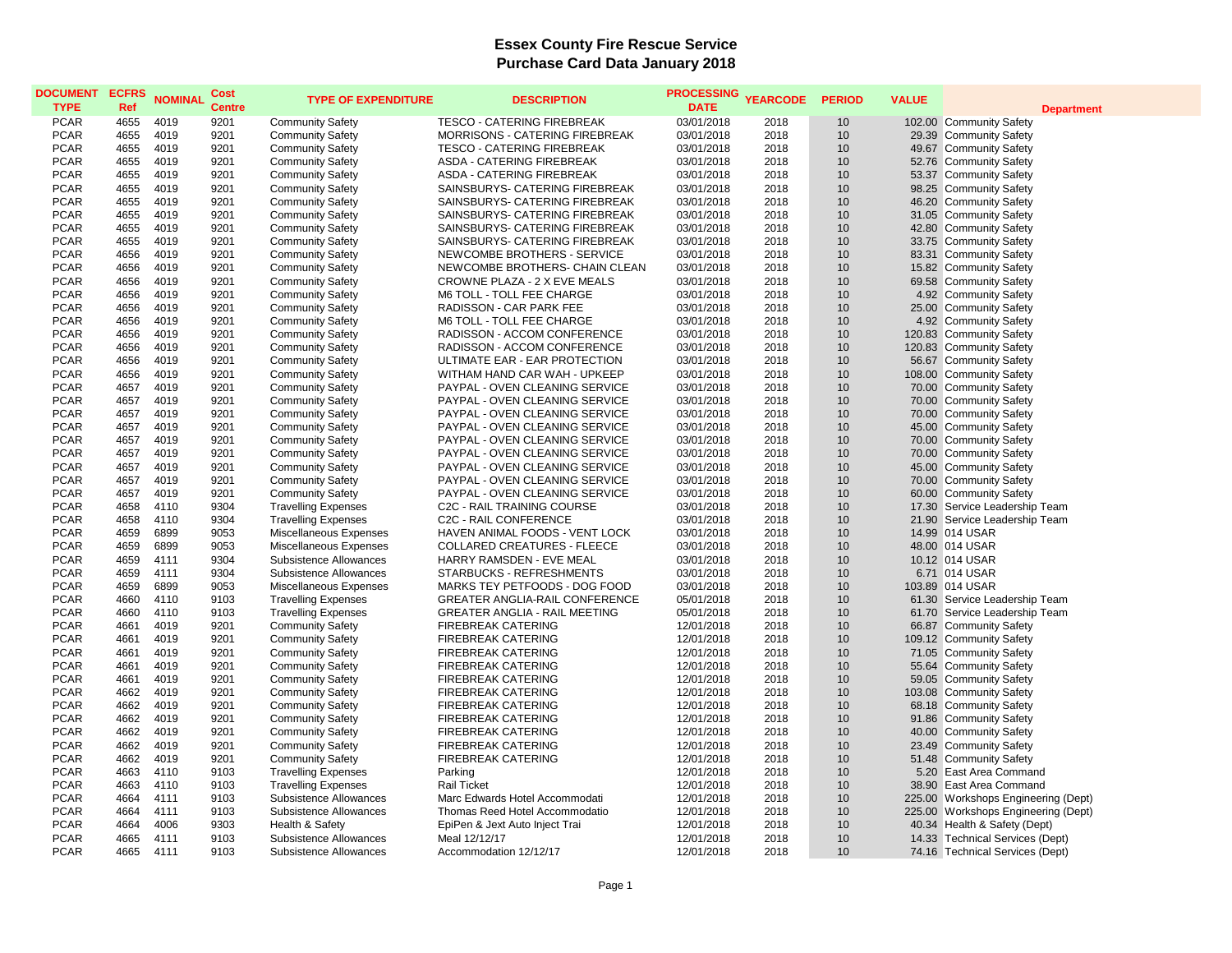## **Essex County Fire Rescue Service Purchase Card Data January 2018**

| <b>DOCUMENT</b><br><b>TYPE</b> | <b>ECFRS</b><br><b>Ref</b> | <b>NOMINAL</b>      | Cost<br><b>Centre</b> | <b>TYPE OF EXPENDITURE</b>                          | <b>DESCRIPTION</b>                                            | PROCESSING YEARCODE<br><b>DATE</b> |              | <b>PERIOD</b> | <b>VALUE</b> |                                                           |
|--------------------------------|----------------------------|---------------------|-----------------------|-----------------------------------------------------|---------------------------------------------------------------|------------------------------------|--------------|---------------|--------------|-----------------------------------------------------------|
| <b>PCAR</b>                    | 4666                       | 4110                | 9103                  | <b>Travelling Expenses</b>                          | Train Ticket 8/12/17                                          | 12/01/2018                         | 2018         | 10            |              | <b>Department</b><br>16.10 Service Leadership Team        |
| <b>PCAR</b>                    | 4667                       | 4019                | 9201                  |                                                     |                                                               | 12/01/2018                         | 2018         |               |              |                                                           |
| <b>PCAR</b>                    | 4668                       | 2017                | 9401                  | <b>Community Safety</b><br><b>Canteen Equipment</b> | 10 Tickets Essex Business Awar                                | 12/01/2018                         | 2018         | 10<br>10      |              | 264.18 Community Safety (Dept)<br>42.74 132 Kelvedon Park |
| <b>PCAR</b>                    | 4668                       | 2017                | 9401                  |                                                     | Clingfilm                                                     | 12/01/2018                         | 2018         | 10            |              | 24.18 132 Kelvedon Park                                   |
| <b>PCAR</b>                    | 4668                       |                     | 9401                  | Canteen Equipment                                   | <b>Clingfilm Dispenser</b>                                    |                                    |              |               |              |                                                           |
|                                |                            | 2017                |                       | Canteen Equipment                                   | Hotpoint Tall Fridge SH81Q                                    | 12/01/2018                         | 2018         | 10            |              | 308.32 132 Kelvedon Park                                  |
| <b>PCAR</b><br><b>PCAR</b>     | 4669<br>4670               | <b>B217</b><br>4111 | 9402<br>9103          | Payments in Advance                                 | Software for FRIC                                             | 12/01/2018                         | 2018<br>2018 | 10<br>10      |              | 2,177.45 Finance (Dept)                                   |
|                                |                            |                     |                       | Subsistence Allowances                              | <b>FOOD RE EXERCISE</b>                                       | 12/01/2018                         |              |               |              | 33.32 014 USAR                                            |
| <b>PCAR</b>                    | 4670                       | 4111                | 9103                  | Subsistence Allowances                              | <b>FOOD RE EXERCISE</b>                                       | 12/01/2018                         | 2018         | 10            |              | 29.00 014 USAR                                            |
| <b>PCAR</b>                    | 4670                       | 4111                | 9103                  | Subsistence Allowances                              | <b>FOOD RE EXERCISE</b>                                       | 12/01/2018                         | 2018         | 10            |              | 6.82 014 USAR                                             |
| <b>PCAR</b>                    | 4671                       | 4110                | 9103                  | <b>Travelling Expenses</b>                          | <b>CAR PARK</b>                                               | 12/01/2018                         | 2018         | 10            |              | 4.42 Operations                                           |
| <b>PCAR</b><br><b>PCAR</b>     | 4672                       | 4111                | 9103<br>9103          | Subsistence Allowances                              | FOOD - EXERCISE                                               | 12/01/2018                         | 2018         | 10<br>10      |              | 274.29 Operations                                         |
|                                | 4672                       | 4111                |                       | Subsistence Allowances                              | FOOD - PROCUREMENT DAY                                        | 12/01/2018                         | 2018         |               |              | 8.05 Operations                                           |
| <b>PCAR</b><br><b>PCAR</b>     | 4672                       | 4111                | 9103                  | Subsistence Allowances                              | FOOD - NILO CONF                                              | 12/01/2018                         | 2018         | 10            |              | 26.75 Operations                                          |
|                                | 4673                       | 2016                | 9504                  | <b>Fitness Equipment</b>                            | <b>HEART MONITORS</b>                                         | 12/01/2018                         | 2018         | 10            |              | 196.98 Human Resources                                    |
| <b>PCAR</b>                    | 4673                       | 2016                | 9504                  | <b>Fitness Equipment</b>                            | <b>MEASURE TAPES</b>                                          | 12/01/2018                         | 2018         | 10            |              | 7.99 Human Resources                                      |
| <b>PCAR</b>                    | 4673                       | 0702                | 9304                  | External Training - L&D Panel                       | SIRO & IAO TRAINING                                           | 12/01/2018                         | 2018         | 10            |              | 299.00 Training                                           |
| <b>PCAR</b>                    | 4673                       | 4111                | 9103                  | Subsistence Allowances                              | ACCOM - CONF                                                  | 12/01/2018                         | 2018         | 10            |              | 54.99 Community Safety (Dept)                             |
| <b>PCAR</b>                    | 4673                       | 2030                | 9053                  | <b>Operational Equipment Support</b>                | <b>BATTERIES</b>                                              | 12/01/2018                         | 2018         | 10            |              | 33.32 Operations - USAR                                   |
| <b>PCAR</b>                    | 4673                       | 2040                | 9505                  | IT Maintenance and Contracts                        | <b>SUBSCRIPTION</b>                                           | 12/01/2018                         | 2018         | 10            |              | 1,150.30 ICT (Dept)                                       |
| <b>PCAR</b>                    | 4673                       | 2040                | 9505                  | IT Maintenance and Contracts                        | <b>SUBSCRIPTION</b>                                           | 12/01/2018                         | 2018         | 10            |              | $-1,150.30$ ICT (Dept)                                    |
| <b>PCAR</b>                    | 4673                       | <b>B217</b>         | 9505                  | Payments in Advance                                 | Zoho Corp DEC17-JAN19                                         | 12/01/2018                         | 2018         | 10            |              | 1,150.30 ICT (Dept)                                       |
| <b>PCAR</b>                    | 4674                       | 4112                | 9100                  | Conferences & Seminars                              | YOUR SECTOR                                                   | 12/01/2018                         | 2018         | 10            |              | 390.00 Corporate Risk & Business Continuity (Dept)        |
| <b>PCAR</b>                    | 4676                       | 0962                | 9504                  | <b>Employee Subscriptions</b>                       | <b>RYA NEWAL</b>                                              | 12/01/2018                         | 2018         | 10            |              | 52.00 Training (Dept)                                     |
| <b>PCAR</b>                    | 4676                       | 4111                | 9304                  | Subsistence Allowances                              | <b>ACCOM</b>                                                  | 12/01/2018                         | 2018         | 10            |              | 68.32 Training                                            |
| <b>PCAR</b>                    | 4676                       | 4111                | 9304                  | Subsistence Allowances                              | <b>ACCOM</b>                                                  | 12/01/2018                         | 2018         | 10            |              | 44.99 Training                                            |
| <b>PCAR</b>                    | 4677                       | 0962                | 9504                  | <b>Employee Subscriptions</b>                       | <b>CIPR MEMBERSHIP</b>                                        | 12/01/2018                         | 2018         | 10            |              | 235.00 Communications & Media (Dept)                      |
| <b>PCAR</b>                    | 4677                       | 0962                | 9504                  | <b>Employee Subscriptions</b>                       | CIPR MEMBERSHIP Apr-Dec18                                     | 12/01/2018                         | 2018         | 10            |              | -176.25 Communications & Media (Dept)                     |
| <b>PCAR</b>                    | 4677                       | B217                | 9504                  | Payments in Advance                                 | CIPR MEMBERSHIP Apr-Dec18                                     | 12/01/2018                         | 2018         | 10            |              | 176.25 Communications & Media (Dept)                      |
| <b>PCAR</b>                    | 4677                       | 4002                | 9300                  | Printing - Brochures/Flysheets/Ser FACEBOOK ADVERTS |                                                               | 12/01/2018                         | 2018         | 10            |              | 51.25 Project 2020                                        |
| <b>PCAR</b>                    | 4678                       | 4019                | 9201                  | <b>Community Safety</b>                             | MORRISONS - CATERING FIREBREAK                                | 16/01/2018                         | 2018         | 10            |              | 99.33 Community Safety                                    |
| <b>PCAR</b>                    | 4678                       | 4019                | 9201                  | <b>Community Safety</b>                             | BP - PETROL FIREBREAK LPP                                     | 16/01/2018                         | 2018         | 10            |              | 11.89 Community Safety                                    |
| <b>PCAR</b>                    | 4678                       | 4019                | 9201                  | <b>Community Safety</b>                             | <b>MORRISONS - CATERING FIREBREAK</b>                         | 16/01/2018                         | 2018         | 10            |              | 47.30 Community Safety                                    |
| <b>PCAR</b>                    | 4678                       | 4019                | 9201                  | <b>Community Safety</b>                             | EOE CO-OP - CATERING FIREBREAK                                | 16/01/2018                         | 2018         | 10            |              | 54.76 Community Safety                                    |
| <b>PCAR</b>                    | 4678                       | 4019                | 9201                  | <b>Community Safety</b>                             | EOE CO-OP - CATERING FIREBREAK                                | 16/01/2018                         | 2018         | 10            |              | 41.41 Community Safety                                    |
| <b>PCAR</b>                    | 4678                       | 4019                | 9201                  | <b>Community Safety</b>                             | <b>INREACH - TRACKER USAGE</b>                                | 16/01/2018                         | 2018         | 10            |              | 21.24 Community Safety                                    |
| <b>PCAR</b>                    | 4678                       | 4019                | 9201                  | <b>Community Safety</b>                             | SAINSBURYS- CATERING FIREBREAK                                | 16/01/2018                         | 2018         | 10            |              | 68.10 Community Safety                                    |
| <b>PCAR</b>                    | 4678                       | 4019                | 9201                  | <b>Community Safety</b>                             | SAINSBURYS- CATERING FIREBREAK                                | 16/01/2018                         | 2018         | 10            |              | 102.74 Community Safety                                   |
| <b>PCAR</b>                    | 4678                       | 4019                | 9201                  | <b>Community Safety</b>                             | SAINSBURYS- CATERING FIREBREAK                                | 16/01/2018                         | 2018         | 10            |              | 27.17 Community Safety                                    |
| <b>PCAR</b>                    | 4678                       | 4019                | 9201                  | <b>Community Safety</b>                             | SAINSBURYS- CATERING FIREBREAK                                | 16/01/2018                         | 2018         | 10            |              | 35.77 Community Safety                                    |
| <b>PCAR</b>                    | 4678                       | 4019                | 9201                  | <b>Community Safety</b>                             | SAINSBURYS- CATERING FIREBREAK                                | 16/01/2018                         | 2018         | 10            |              | 47.48 Community Safety                                    |
| <b>PCAR</b>                    | 4678                       | 4019                | 9201                  | <b>Community Safety</b>                             | <b>TESCO - CATERING FIREBREAK</b>                             | 16/01/2018                         | 2018         | 10            |              | 46.25 Community Safety                                    |
| <b>PCAR</b>                    | 4678                       | 4019                | 9201                  | <b>Community Safety</b>                             | MAKRO - CUPS FIREBREAK                                        | 16/01/2018                         | 2018         | 10            |              | 163.96 Community Safety                                   |
| <b>PCAR</b>                    | 4679                       | 4111                | 9304                  | Subsistence Allowances                              | COPTHORNE - ACCOM N GREAVES                                   | 16/01/2018                         | 2018         | 10            |              | 150.00 Training                                           |
| <b>PCAR</b>                    | 4679                       | 4111                | 9304                  | Subsistence Allowances                              | COPTHORNE - ACCOM R AANSTAD                                   | 16/01/2018                         | 2018         | 10            |              | 150.00 Training                                           |
| <b>PCAR</b>                    | 4679                       | 0962                | 9504                  | <b>Employee Subscriptions</b>                       | JIB - MEMBERSHIP REG CARDS X 7                                | 16/01/2018                         | 2018         | 10            |              | 245.66 Human Resources (Dept)                             |
| <b>PCAR</b>                    | 4680                       | 6899                | 9053                  | Miscellaneous Expenses                              | WHITEHOUSE VETS - VET SERVICES                                | 16/01/2018                         | 2018         | 10            |              | 12.00 014 USAR                                            |
| <b>PCAR</b>                    | 4680                       | 4111                | 9304                  | Subsistence Allowances                              | PREMIER INN- ACCOM KP TRAINING                                | 16/01/2018                         | 2018         | 10            |              | 154.14 014 USAR                                           |
| <b>PCAR</b>                    | 4680                       | 6899                | 9053                  | Miscellaneous Expenses                              | MARKSTEY PET FOODS - DOG FOOD                                 | 16/01/2018                         | 2018         | 10            |              | 70.81 014 USAR                                            |
| <b>PCAR</b>                    | 4680                       | 6899                | 9053                  | Miscellaneous Expenses                              | TIMPSON LTD - DOG NAME TAGS                                   | 16/01/2018                         | 2018         | 10            |              | 16.67 014 USAR                                            |
| <b>PCAR</b>                    | 4681                       | 4003                | 9405                  |                                                     | Postage Direct Mailing & Carriage ROYAL MAIL - POSTAGE STAMPS | 16/01/2018                         | 2018         | 10            |              | 112.00 Community Safety (Dept)                            |
| <b>PCAR</b>                    | 4681                       | 4003                | 9405                  |                                                     | Postage Direct Mailing & Carriage ROYAL MAIL - POSTAGE STAMPS | 16/01/2018                         | 2018         | 10            |              | 112.00 Community Safety (Dept)                            |
| <b>PCAR</b>                    | 4681                       | 4003                | 9405                  |                                                     | Postage Direct Mailing & Carriage ROYAL MAIL - POSTAGE STAMPS | 16/01/2018                         | 2018         | 10            |              | 112.00 Community Safety (Dept)                            |
| <b>PCAR</b>                    | 4681                       | 4003                | 9405                  |                                                     | Postage Direct Mailing & Carriage ROYAL MAIL - POSTAGE STAMPS | 16/01/2018                         | 2018         | 10            |              | 56.00 Community Safety (Dept)                             |
| <b>PCAR</b>                    | 4681                       | 4003                | 9405                  |                                                     | Postage Direct Mailing & Carriage ROYAL MAIL - POSTAGE STAMPS | 16/01/2018                         | 2018         | 10            |              | 50.00 Community Safety (Dept)                             |
| <b>PCAR</b>                    | 4681                       | 4003                | 9405                  |                                                     | Postage Direct Mailing & Carriage ROYAL MAIL - POSTAGE STAMPS | 16/01/2018                         | 2018         | 10            |              | 50.00 Community Safety (Dept)                             |
| <b>PCAR</b>                    | 4682                       | 4111                | 9103                  | Subsistence Allowances                              | TESCO - LUNCH ESMCP MEETING                                   | 17/01/2018                         | 2018         | 10            |              | 3.20 East Area Command                                    |